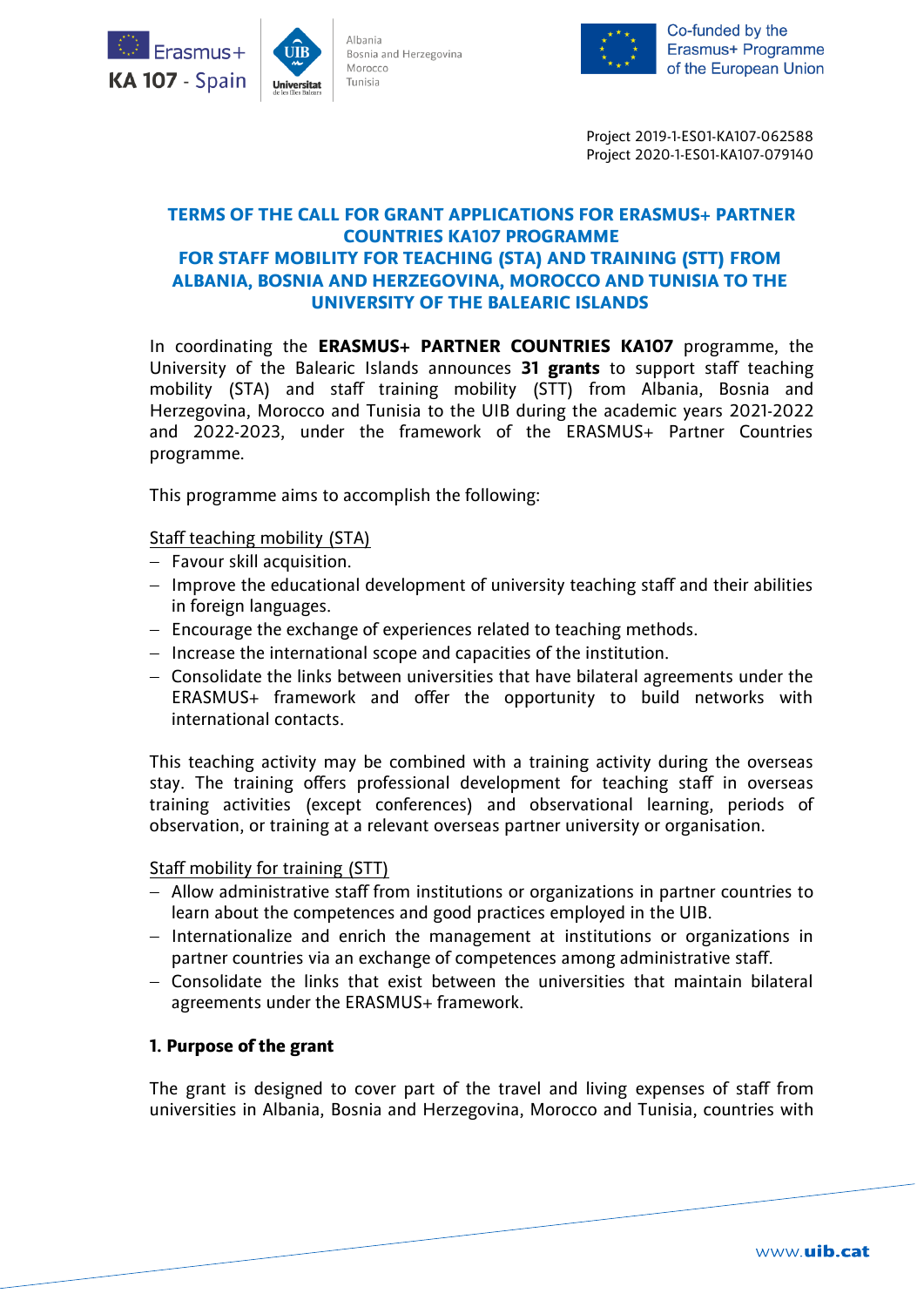



Project 2019-1-ES01-KA107-062588 Project 2020-1-ES01-KA107-079140

which there is an inter-institutional ERASMUS+ agreement signed for teaching and/or training at the UIB (**Annex I**. List of available places).

# **2. Duration of the teaching/training period**

The length of the teaching/training period is five (5) business days, which should run consecutively.

Weekends, holidays and days where no classes are held at the host university shall be excluded from the calculations set out in the previous paragraph.

Teaching activities must be carried out for a minimum of 8 hours during the week or 4 hours when the mobility combines teaching and training activities.

## **3. Applicant requirements**

— Applicants must have a contractual relationship at one of the partner universities (Albania, Bosnia and Herzegovina, Morocco and Tunisia) at the time of applying and during the overseas stay.

— They must also submit a staff mobility agreement for teaching, training, or a combined period for teaching and training.

— A minimum of 8 teaching hours is required for all teaching mobilities; or a minimum of 4 teaching hours for combined teaching and training mobilities. Both, teaching and training activities, must be dully specified and justified in the mobility agreement (only for university teaching staff).

# **4. Applications**

1.Applicants must fill in the online ERASMUS+ Partner Countries Teaching/Training Staff-KA107 application form on the SRI website:

[https://internacional.uib.eu/Mobilitat-i-intercanvi/Programes-per-al-PDI/ERASMUS-P.](https://internacional.uib.eu/Mobilitat-i-intercanvi/Programes-per-al-PDI/ERASMUS-P.-associats-entrants/) [associats-entrants/](https://internacional.uib.eu/Mobilitat-i-intercanvi/Programes-per-al-PDI/ERASMUS-P.-associats-entrants/)

2.Once the application is filled out, the following documentation must be sent to [erasmuska107@uib.es:](mailto:erasmuska107@uib.es)

- 1. A photocopy of the applicant's passport.
- 2. An official certificate accrediting a B2 (or equivalent) level of English or Spanish. Knowledge of other languages shall be assessed by providing official certification.
- 3. A certificate issued by the home university stating the applicant's contractual relationship with the said university.
- 4. An updated Curriculum Vitae.
- 5. Letter of support or pre-acceptance dully signed by a professor/staff member of the UIB.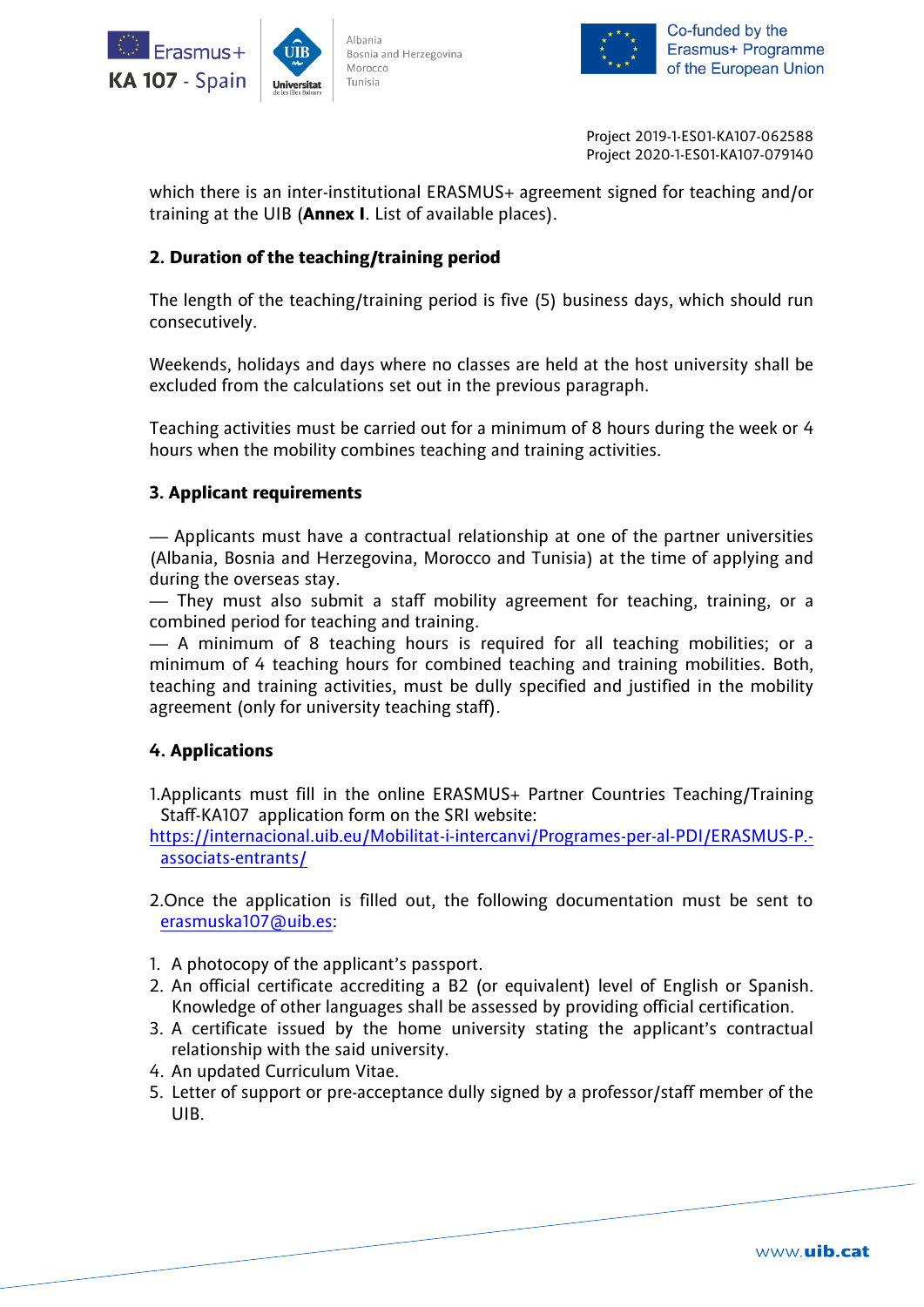



Project 2019-1-ES01-KA107-062588 Project 2020-1-ES01-KA107-079140

6. A proposal for the mobility agreement\* to be undertaken at the host university. All sections must be filled out in detail and the temporary basis of the activities must be specifically stated.

\* See: Documents/Staff mobility agreement for teaching/Staff mobility agreement for training [https://internacional.uib.cat/Mobilitat-i-interIcanvi/AlumnatUIB/Programes/Erasmus-Paisos-associats-](https://internacional.uib.cat/Mobilitat-i-interIcanvi/AlumnatUIB/Programes/Erasmus-Paisos-associats-KA107/)[KA107/](https://internacional.uib.cat/Mobilitat-i-interIcanvi/AlumnatUIB/Programes/Erasmus-Paisos-associats-KA107/)

This documentation must be sent by email within the time frame established in point 5 "Call deadlines" of this call

# **5. Call deadlines**

| Application<br>period      | Amendments            | Provisional<br>decision   | Accept/renounce/claim                              | Final decision             |
|----------------------------|-----------------------|---------------------------|----------------------------------------------------|----------------------------|
| 17 <sup>th</sup> May to    | $21th$ June to $25th$ | 8 <sup>th</sup> September | 9 <sup>th</sup> to 16 <sup>th</sup> September 2021 | 24 <sup>th</sup> September |
| 20 <sup>th</sup> June 2021 | June 2021             | 2021                      |                                                    | 2021                       |

## **6. Selection process**

Once the application deadline for application submissions has passed, the International Relations Office of the UIB shall undertake the corresponding review and a new deadline of five calendar days shall be established for possible amendments.

The appropriate assessment commission at both the home and host universities shall consider the submitted applications. This *ad hoc* commission will be made up of at least two members of staff – academic and/or non-academic –, appointed by the institution.

These commissions will assess the submitted applications guaranteeing, at all times, the principles of equality, merit, capacity and publicity. The assessment criteria to be taken into consideration when assessing submitted applications shall include the following:

— The appropriateness of the position that applicant holds at his/her home university for the activity that s/he will undertake at the host institution. 35 points

— The strengths of the submitted activities (mobility agreement): objectives of the stay, proposed activities or work plan, and the benefits and improvements that will result from the exchange. 35 points

— Accreditation of language(s) qualifications. 20 points (recommended but not mandatory)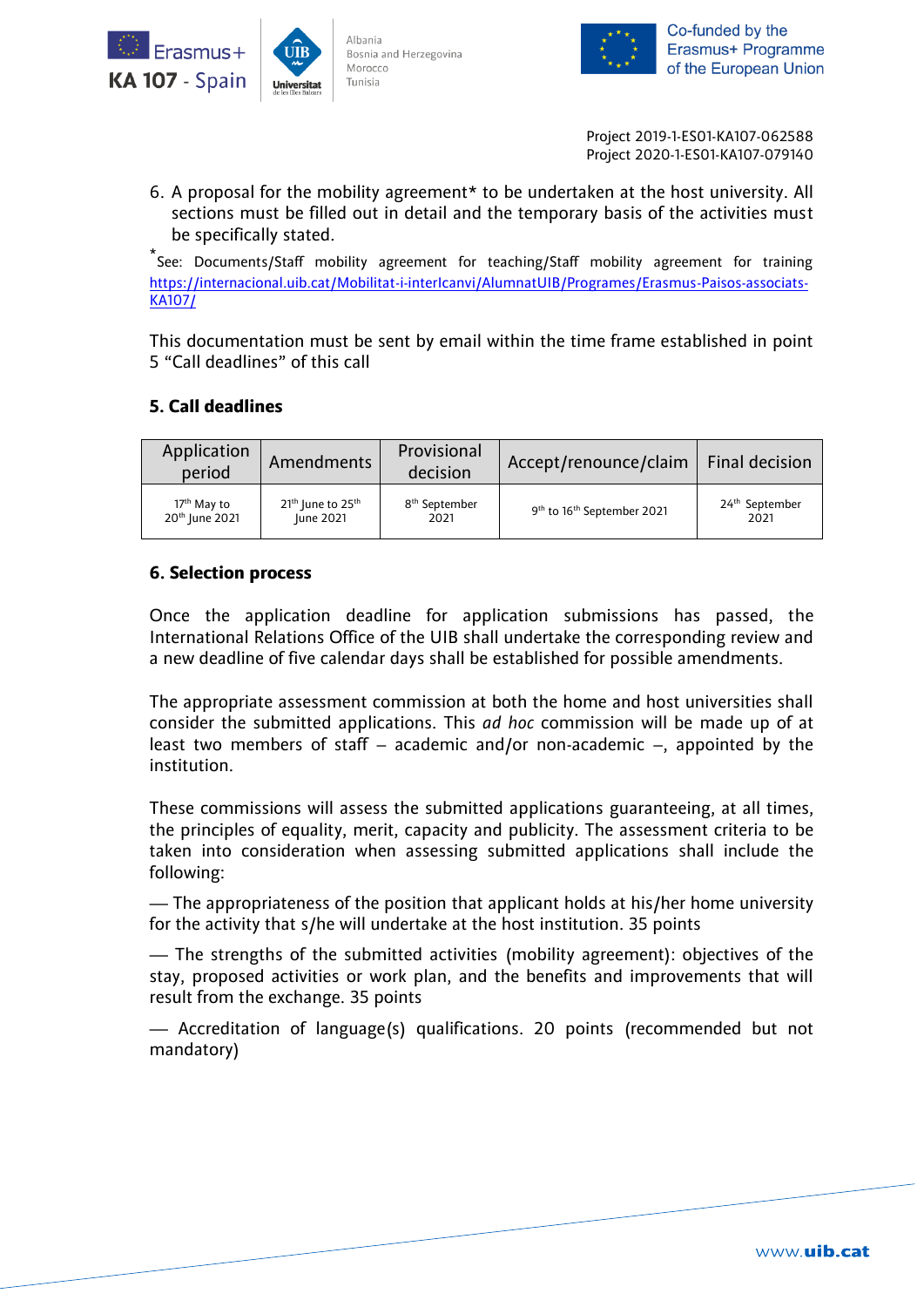



Co-funded by the Erasmus+ Programme of the European Union

Project 2019-1-ES01-KA107-062588 Project 2020-1-ES01-KA107-079140

— First time participation in the programme. In order to promote the mobility of staff, priority will be given to applicants who submit an application in the framework of this programme for the first time. 10 points

— An equitable geographical distribution of mobility between institutions or organizations in partner countries.

Official records (in writing) of the commission's decision shall be kept at all times.

Once the home and host institutions have assessed the applications, a provisional decision *(provisional list)* with the awarded applicants will be published on the Internet.

## **7. Procedure for accepting, renouncing the mobility and/or for making a claim**

Once the provisional decision has been published, a 5 business day period will be opened for the selected applicants to accept or renounce their placement or make a claim by email. Applicants who have not been awarded a mobility have the same 5 day period to make a claim if they deem necessary.

Concluded the above stated period, if necessary, an additional 3 business day period will be opened for candidates who were on the waiting list to accept or renounce their placements.

The final decision *(final list)* will be published once all applicants awarded a mobility have accepted or renounced them and all claims have been answered.

Notification of the final decision shall be sent to each awardee by email and published on the universities websites.

#### **8. Grant amount**

The European Commission has established a European grant in order to contribute to the travel and living expenses during the stays, in accordance with the following criteria:

A) Travel grant: a contribution to travel expenses based on the distance between the UIB and the home university.

Grant amount: **€275** (Albania, Bosnia and Herzegovina, Morocco and Tunisia)per participant [\(http://ec.europa.eu/programmes/erasmus-plus/resources/distance](http://ec.europa.eu/programmes/erasmus-plus/resources/distance-calculator_en)[calculator\\_en](http://ec.europa.eu/programmes/erasmus-plus/resources/distance-calculator_en) ).

B) Individual grant: **€160 per day of the stay** (5 days of work + a maximum of 2 travel days).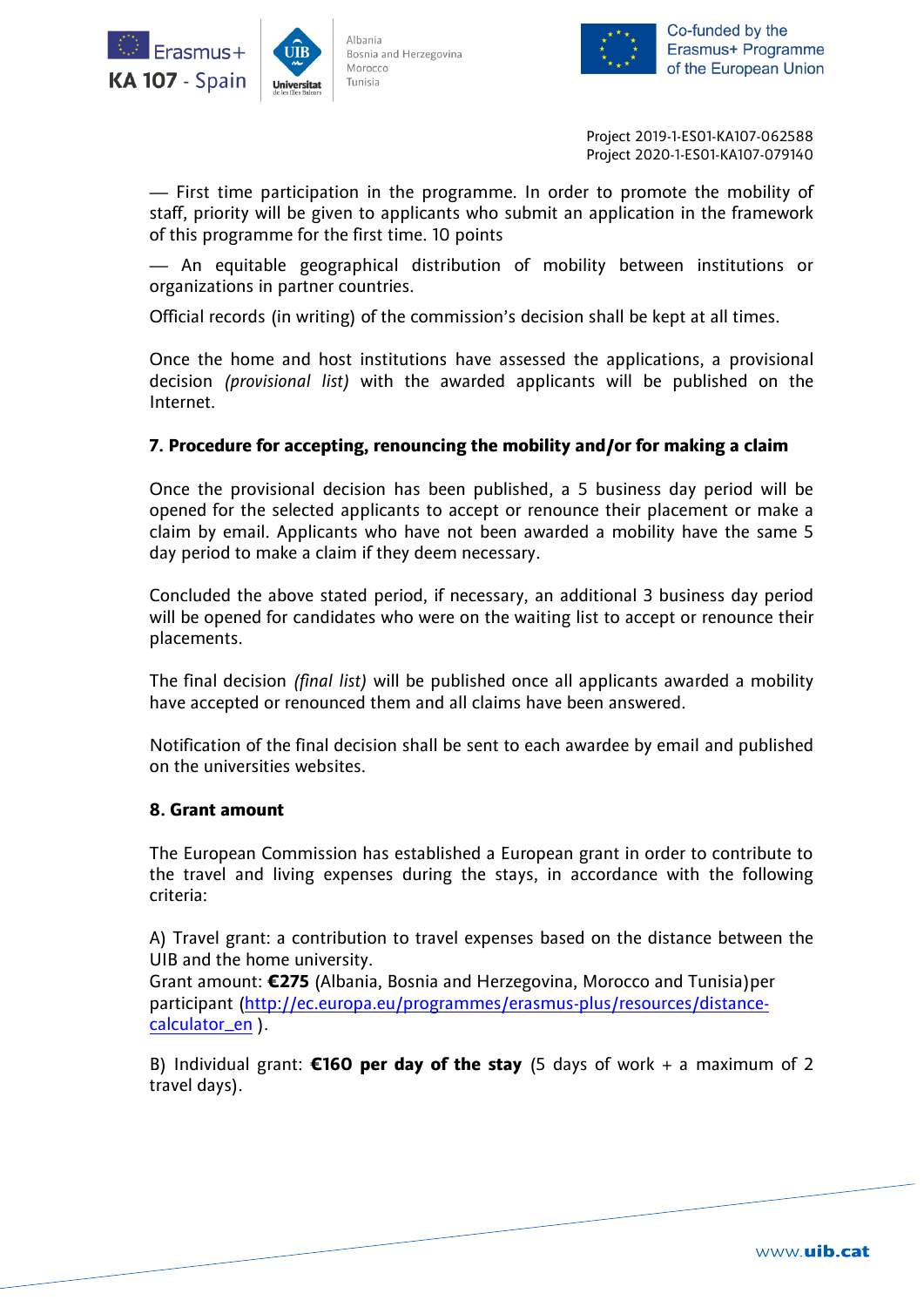



Co-funded by the Erasmus+ Programme of the European Union

Project 2019-1-ES01-KA107-062588 Project 2020-1-ES01-KA107-079140

## **9. Staff with physical, mental or health related conditions**

Those beneficiaries with physical, mental or health related conditions legally recognized will be entitled to apply for an additional scholarship for staff with special needs.

[https://ec.europa.eu/programmes/erasmus-plus/opportunities/individuals/physical](https://ec.europa.eu/programmes/erasmus-plus/opportunities/individuals/physical-mental-conditions_en)[mental-conditions\\_en](https://ec.europa.eu/programmes/erasmus-plus/opportunities/individuals/physical-mental-conditions_en)

The International Relations Office of the UIB will inform the beneficiary about the procedures and deadlines to apply for this additional scholarship.

## **10. Grant payment**

The University of the Balearic Islands shall pay grants to the awardees as per their actual arrival and departure dates. Payment is subject to UIB regulations and Spanish Law, which may include tax deductions on the final amount received.

## **11. Rights of recipients**

1. To complete the awarded mobility stay in its entirety without the possibility of extending the grant.

2. To receive the financial aid (grant) as established in the programme and these terms and conditions. Expenses that are not covered by the grant are to be paid by the recipient.

3. To receive all necessary information and guidance for preparing for the stay from both the home and host universities.

4. Recognition of the stay as part of the participant's professional development, as set out in the agreements established between the home and host universities.

## **12. Obligations of recipients**

1. To take out the insurance policy set out by the coordination of the programme and present the receipt of payment and a copy of said policy.

2. To hold a visa that allows the recipient to undertake the stay, where applicable.

3. To complete the mobility stay during the agreed period and fulfil the commitments made in the application.

4. To complete the required procedures and fill in the necessary programme documentation, including signing the **Grant agreement for staff teaching or training mobility** and the **Mobility Agreement**.

5. To complete the corresponding questionnaires to improve programme coordination, including the online evaluation of the mobility programme requested by the European Commission as sponsor of the Erasmus+ programme.

6. To process the required documents needed for the end of the stay.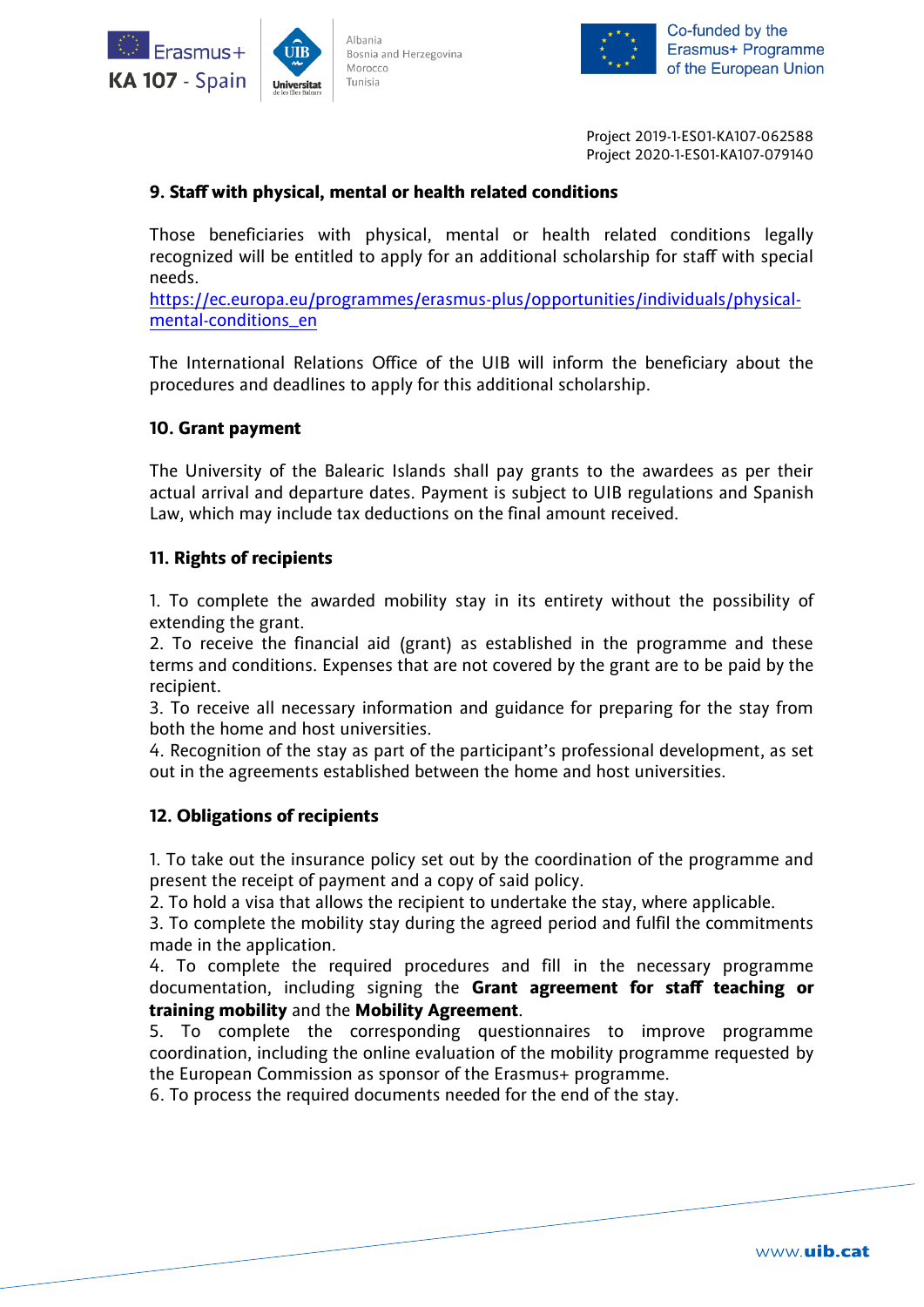



Project 2019-1-ES01-KA107-062588 Project 2020-1-ES01-KA107-079140

## **13. General data protection regulation**

1. In compliance with the Regulation 2016/679 of April 27, 2016 regarding the protection of natural persons with regard to the processing of personal data and the free movement of these data, we inform you that the person responsible for the processing of these data is the University of the Balearic Islands and that your personal data will be treated in order to manage the awarding of grants through public calls.

2. Such treatment is carried out according to the legal bases set forth in clause 6.1. of the GDPR for being necessary for the fulfillment of a legal obligation applicable to the person responsible for the treatment.

3. No international transfers or transfers of the processed data are planned.

4. The communication of data is foreseen through the publication of lists and results in accordance with the provisions of this call.

5. The personal data will be processed and kept by the University for as long as necessary in accordance with current legislation, including, where appropriate, the resolution of claims and remedies.

6. Any applicant may exercise the rights of access, rectification, opposition, deletion, portability, limitation of processing, and not be subject to automated individual decisions regarding the data provided, by sending a request to the University of the Balearic Islands, Cra. de Valldemossa, km 7.5, 07122 Palma (Balearic Islands).

In case of not having obtained satisfaction in the exercise of the own rights, the applicants can contact the delegate of data protection at the University (dpo@uib.cat) or make a claim to the Spanish Agency for Data Protection through the forms that this entity has enabled for that purpose and that are accessible from its website: https://sedeagpd.gob.es.

## **14. Acceptance**

Participation in this call implies acceptance of all of these terms and those of the Erasmus+ KA107 programme.

## **15. Responsibility**

This call reflects the views only of the author, the Commission and *Sepie* - Servicio Español para la Internacionalització de la Educación cannot be held responsible for any use which may be made of information contained therein.

#### Programme coordination

SAGRERA GAZELEY Firmado digitalmente por RICARDO JOSE - DNI 18221733Y JOSE - DNI 18221733Y Fecha: 2021.05.17 12:46:33 +02'00'

#### Ricardo Sagrera